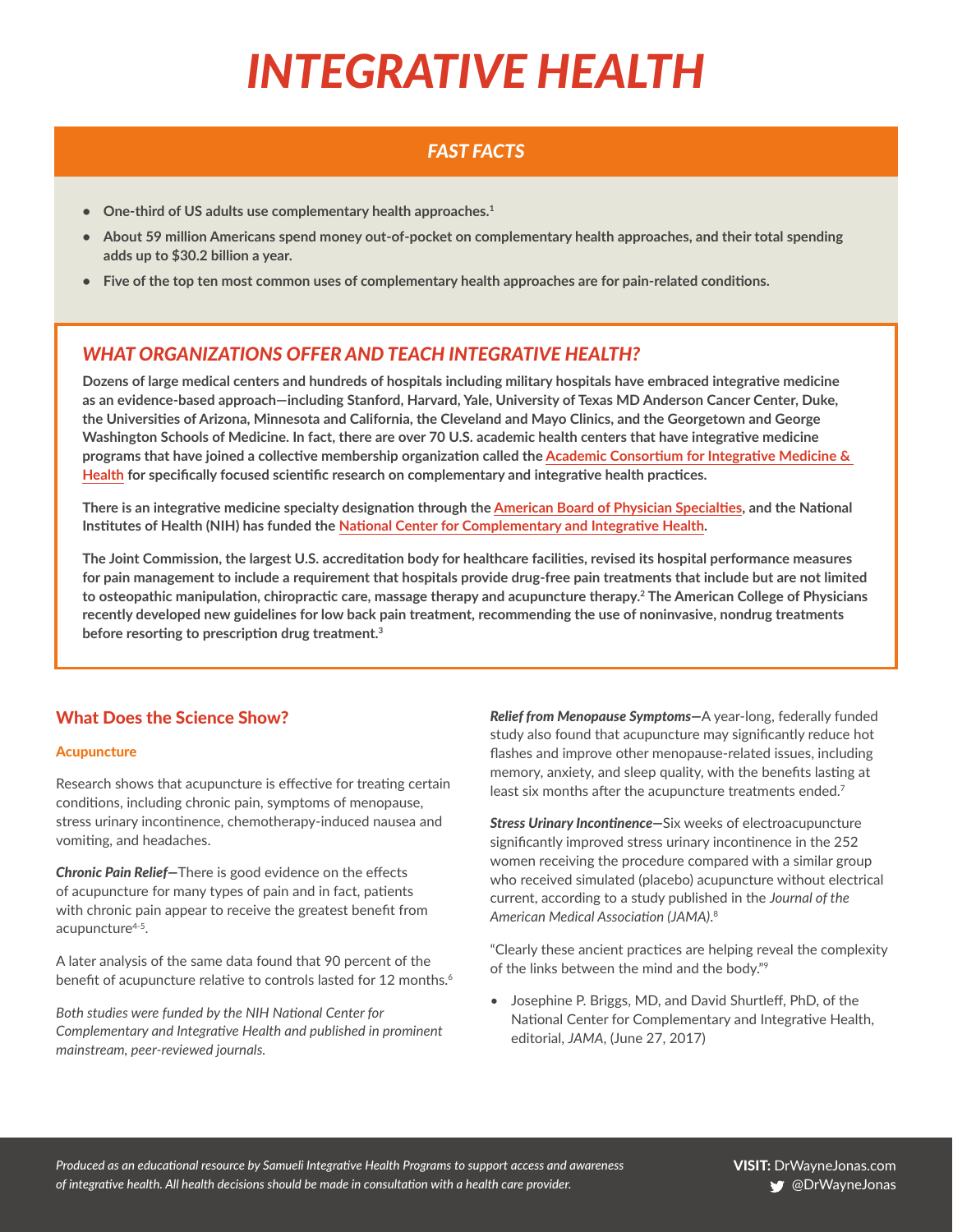For in-depth analysis of the research on acupuncture's effect on a particular health concern, visit the [National Center for](https://nccih.nih.gov/health/acupuncture/introduction)  [Complementary and Integrative Health](https://nccih.nih.gov/health/acupuncture/introduction) at the NIH.

#### Therapeutic Yoga

*Overall Benefits—*Research shows that therapeutic yoga practice can relieve stress and lower breathing and heart rate, blood pressure, and cortisol levels, as well as improve quality of life.10- <sup>13</sup> A literature review of 120 studies on yoga found significant benefits reported in arthritis and other musculoskeletal disorders, as well as in cardiovascular endurance in healthy individuals. In patients with COPD and asthma, yoga programs focused on breath control and meditation significantly improve objective measures of lung function.<sup>14</sup>

*Pain Relief—*The stretching and flexibility that comes with yoga practice provides pain relief, with studies demonstrating its benefits in patients with arthritis, carpal tunnel syndrome and back pain.15-19 In treating low back pain in a diverse urban population, yoga has been shown to have a similar effect on pain and function as physical therapy.<sup>20</sup>

*Cardiovascular Improvement—*There is also emerging evidence that yoga practice improves risk factors for cardiovascular disease, including weight, blood pressure and lipids.12

*Staving Off Dementia—*Emerging evidence points to possible benefit of yoga practice for prevention of Alzheimer's and other dementias.21-22

*Improved Mental Health—*Yoga has also been shown to improve anxiety, obsessive-compulsive disorder, major depression and insomnia.15-19, 23-24

The medical evidence is strong enough that some of the best medical centers in the country now offer yoga therapy, including the University of Texas MD Anderson Cancer Center, Memorial Sloan Kettering Cancer Center, and the Mayo and Cleveland Clinics.25

#### Mindfulness-Based Stress Reduction, Cognitive-Behavioral Therapy Shown to Be Cost Effective for Chronic Low-Back Pain

Group sessions of either mindfulness-based stress reduction (MBSR) or cognitive-behavioral therapy (CBT) provide costeffective treatment for chronic low back pain, according to new research supported by the National Center for Complementary and Integrative Health and published in the journal *Spine*. In addition, MBSR may offer substantial cost savings compared to usual care. Previous studies suggested that both MBSR and CBT may be effective for treating back pain, but until recently, the economic benefits of these interventions were unclear.<sup>26</sup>

#### Massage Therapy

Specific studies find significant benefits of therapeutic massage for depression, osteoarthritis, chronic back and neck pain, chronic constipation, fibromyalgia and headaches.28-33 Preterm infants who receive massage demonstrate greater weight gain and immune function than those who do not.34 A review of four clinical trials found that massage may improve quality of life for those with HIV, while several studies suggest massage may reduce pain, reduce stress and improve mood in people with cancer. 35-37

#### **Chiropractic**

The evidence around chiropractic care has become stronger in recent years.

A 2017 study published in the *Journal of the American Medical Association* looking at 15 randomized control trials involving more than 1,700 pain patients found that those who underwent spinal manipulation experienced clinically significant improvement in pain by about 10 points on the 100-point scale, a treatment response similar to that seen with nonsteroidal antiinflammatories.38 Another review published in 2017 in the *Annals of Internal Medicine* found similar results.39 Neither found any evidence of serious adverse events.

In February 2017, the American College of Physicians released new guidelines for the treatment of subacute back pain, recommending that patients try non-pharmacologic therapies, including massage, acupuncture, and/or spinal manipulation, as a first-line therapy.40

#### Nutritional Counseling

Numerous studies find that improving diet can provide the same if not better benefits than medical therapy with less risk, fewer side effects, lower costs and shorter hospital stays.<sup>41-43</sup> Most major medical guidelines incorporate recommendations for nutritional interventions and changes as an integral part of managing chronic disease.

The U.S. Preventive Services Task Force found good evidence that medium- to high-intensity dietary counseling for patients with hyperlipidemia and other risk factors for cardiovascular disease can produce medium to large changes in the intake of the core components of a healthy diet, particularly if delivered by nutritionists, dietitians and specially trained primary health care professionals.44 Similar studies have shown benefits for obesity, diabetes and hypertension. Recently, the National Health Service in Britain has launched a countrywide diabetes prevention program based on intensive lifestyle interventions. 45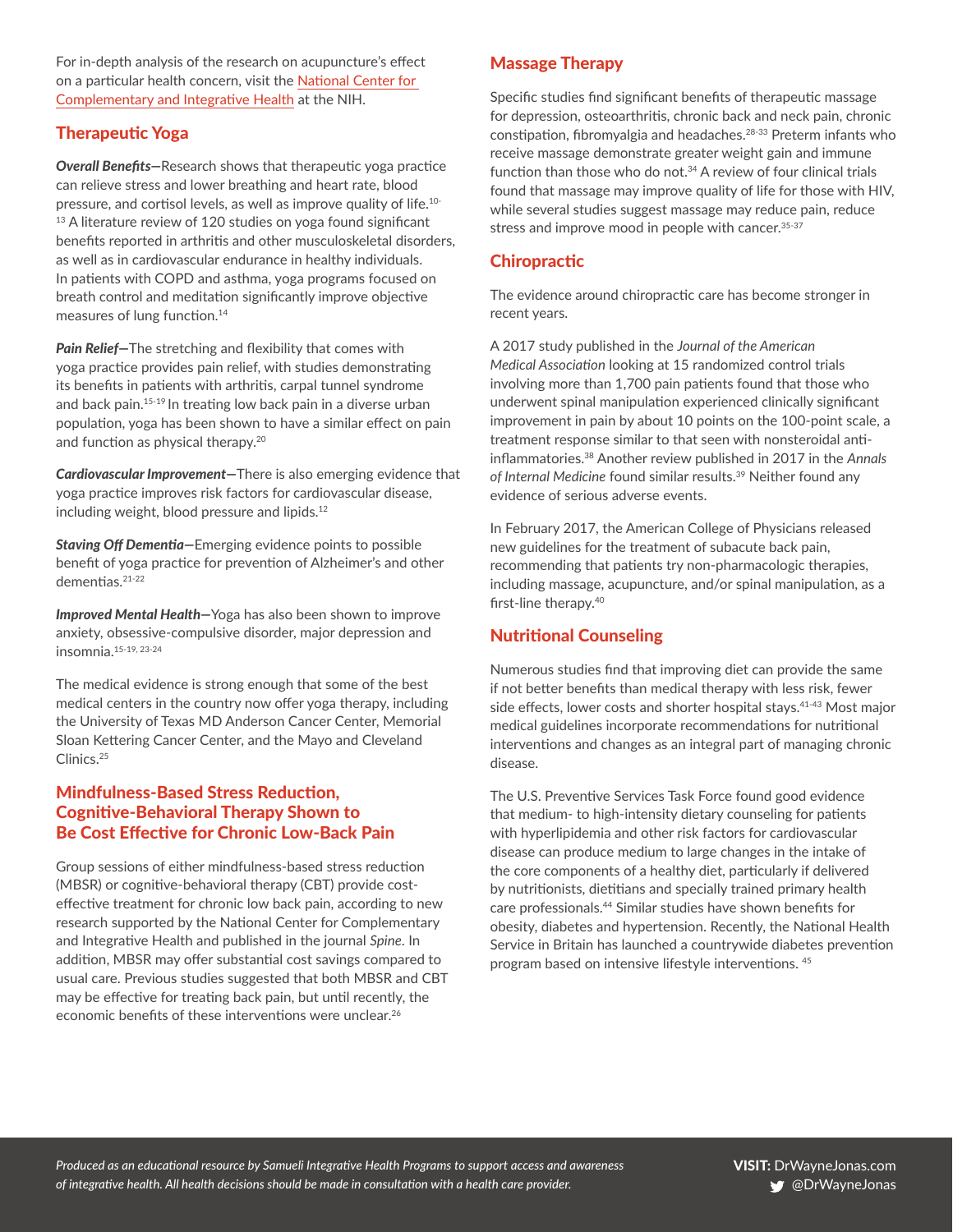

#### **References:**

- 1. National Health Interview Survey 2012. (2012). *National Institutes of Health*. <https://nccih.nih.gov/research/statistics/NHIS/2012>
- 2. Joint Commission Enhances Pain Assessment and Management Requirements for Accredited Hospitals. *The Joint Commission Perspectives*. 2017;37(7). [https://](https://www.jointcommission.org/assets/1/18/Joint_Commission_Enhances_Pain_Assessment_and_Management_Requirements_for_Accredited_Hospitals1.PDF) [www.jointcommission.org/assets/1/18/Joint\\_Commission\\_Enhances\\_Pain\\_](https://www.jointcommission.org/assets/1/18/Joint_Commission_Enhances_Pain_Assessment_and_Management_Requirements_for_Accredited_Hospitals1.PDF) [Assessment\\_and\\_Management\\_Requirements\\_for\\_Accredited\\_Hospitals1.PDF](https://www.jointcommission.org/assets/1/18/Joint_Commission_Enhances_Pain_Assessment_and_Management_Requirements_for_Accredited_Hospitals1.PDF)
- 3. Qaseem A, Wilt TJ, McLean RM, Forciea MA, for the Clinical Guidelines Committee of the American College of Physicians. Noninvasive Treatments for Acute, Subacute, and Chronic Low Back Pain: A Clinical Practice Guideline From the American College of Physicians*. Ann Intern Med.* 2017;166:514–530. doi: 10.7326/M16-2367
- 4. Vickers AJ, Cronin AM, Maschino AC, et al. Acupuncture for chronic pain: individual patient data meta-analysis. *Archives of internal medicine*. 2012;172(19):1444-1453. doi:10.1001/archinternmed.2012.3654.
- 5. Mao JJ, Kapur R. Acupuncture in primary care. Prim Care. 2010;37(1):105-117.
- 6. MacPherson H, Vertosick EA, Foster NE, et al. The persistence of the effects of acupuncture after a course of treatment: a meta-analysis of patients with chronic pain. *Pain*. 2017;158(5):784-793.
- 7. Avis NE, Coeytaux RR, Isom S, Prevette K, Morgan T. Acupuncture in Menopause (AIM) study: a pragmatic, randomized controlled trial. Menopause. 2016;23(6):626-637.
- 8. Liu Z, Liu Y, Xu H, et al. Effect of electroacupuncture on urinary leakage among women with stress urinary incontinence: A randomized clinical trial. *JAMA*. 2017;317(24):2493-2501.
- 9. Briggs JP, Shurtleff D. Acupuncture and the complex connections between the mind and the body. *JAMA*. 2017;317(24):2489-2490.
- 10. Woodyard C. Exploring the therapeutic effects of yoga and its ability to increase quality of life. *Int J Yoga*. 2011;4(2):49-54.
- 11. Granath J, Ingvarsson S, von Thiele U, Lundberg U. Stress management: a randomized study of cognitive behavioral therapy and yoga. *Cogn Behav Ther*. 2006;35(1):3-10.
- 12. Bharshankar JR, Bharshankar RN, Deshpande VN, Kaore SB, Gosavi GB. Effect of yoga of cardiovascular system in subjects above 40 years*. Indian J Physiol Pharmacol*. 2003;47(2):202-206.
- 13. Oken BS, Zajdel D, Kishiyama S, et al. Randomized, controlled, six-month trial of yoga in healthy seniors: effects on cognition and quality of life. *Altern Ther Health Med.* 2006;12(1):40-47.
- 14. Raub JA. Psychophysiologic effects of Hatha Yoga on musculoskeletal and cardiopulmonary function: a literature review. *J Altern Complement Med.*  2002;8(6):797-812.
- 15. Woolery A, Myers H, Sternlieb B, Zeltzer L. A yoga intervention for young adults with elevated symptoms of depression*. Altern Ther Health Med.* 2004;10(2):60- 63.
- 16. Cohen L, Warneke C, Fouladi RT, Rodriguez MA, Chaoul-Reich A. Psychological adjustment and sleep quality in a randomized trial of the effects of a Tibetan yoga intervention in patients with lymphoma*. Cancer.* 2004;100(10):2253-2260.
- 17. Kolasinski SL, Garfinkel M, Tsai AG, Matz W, Van Dyke A, Schumacher HR. Iyengar yoga for treating symptoms of osteoarthritis of the knees: a pilot study. *J Altern Complement Med.* 2005;11(4):689-693.
- 18. Javnbakht M, Hejazi Kenari R, Ghasemi M. Effects of yoga on depression and anxiety of women*. Complement Ther Clin Pract.* 2009;15(2):102-104.
- 19. Garfinkel MS, Singhal A, Katz WA, Allan DA, Reshetar R, Schumacher HR, Jr. Yoga-based intervention for carpal tunnel syndrome: a randomized trial. *JAMA*. 1998;280(18):1601-1603.
- 20. Saper RB, Lemaster C, Delitto A, et al. Yoga, physical therapy, or education for chronic low back pain: a randomized controlled noninferiority trial. *Annals of Internal Medicine*. June 19, 2017. [Epub ahead of print]
- 21. Khalsa DS, Stauth C. *Brain longevity: The breakthrough medical program that improves your mind and memory.* New York, NY: Grand Central Publishing; 2001.
- 22. Khalsa DS. Integrated medicine and the prevention and reversal of memory loss. *Altern Ther Health Med.* 1998;4(6):38-43.
- 23. Shannahoff-Khalsa DS, Ray LE, Levine S, Gallen CC, Schwartz BJ, Sidorowich JJ. Randomized controlled trial of yogic meditation techniques for patients with obsessive-compulsive disorder. *CNS Spectr.* 1999;4(12):34-47.
- 24. Shannahoff-Khalsa DS, Beckett LR. Clinical case report: efficacy of yogic techniques in the treatment of obsessive compulsive disorders. *Int J Neurosci.*  1996;85(1-2):1-17.
- 25. Enfield S. Why More Western Doctors Are Now Prescribing Yoga Therapy. February 3, 2016. Retrieved from [https://www.yogajournal.com/lifestyle/](https://www.yogajournal.com/lifestyle/western-doctors-prescribing-yoga-therapy) [western-doctors-prescribing-yoga-therapy](https://www.yogajournal.com/lifestyle/western-doctors-prescribing-yoga-therapy)
- 26. Herman PM, Anderson ML, Sherman KJ, et al. Cost-effectiveness of mindfulness-based stress reduction vs cognitive behavioral therapy or usual care among adults with chronic low-back pain. *Spine.* July 24, 2017. Epub ahead of print.
- 27. Kalichman L. Massage therapy for fibromyalgia symptoms. *Rheumatol Int.*  2010;30(9):1151-1157.
- 28. Cherkin DC, Sherman KJ, Kahn J, et al. A comparison of the effects of 2 types of massage and usual care on chronic low back pain: a randomized, controlled trial. *Ann Intern Med.* 2011;155(1):1-9.
- 29. Kalichman L. Massage therapy for fibromyalgia symptoms. *Rheumatol Int.*  2010;30(9):1151-1157.
- 30. Poland RE, Gertsik L, Favreau JT, et al. Open-label, randomized, parallel-group controlled clinical trial of massage for treatment of depression in HIV-infected subjects. *J Altern Complement Med.* 2013;19(4):334-340.
- 31. Perlman AI, Ali A, Njike VY, et al. Massage therapy for osteoarthritis of the knee: a randomized dose-finding trial. *PLoS One.* 2012;7(2):e30248.
- 32. Sinclair M. The use of abdominal massage to treat chronic constipation. *J Bodyw Mov Ther.* 2011;15(4):436-445.
- 33. Plastaras CT, Schran S, Kim N, et al. Complementary and alternative treatment for neck pain: chiropractic, acupuncture, TENS, massage, yoga, Tai Chi, and Feldenkrais. *Phys Med Rehabil Clin N Am.* 2011;22(3):521-537, ix.
- 34. Bennett C, Underdown A, Barlow J. Massage for promoting mental and physical health in typically developing infants under the age of six months. *The Cochrane database of systematic reviews.* 2013(4):CD005038.
- 35. Hillier SL, Louw Q, Morris L, Uwimana J, Statham S. Massage therapy for people with HIV/AIDS. *The Cochrane database of systematic reviews.* 2010(1):CD007502.
- 36. Corbin L. Safety and efficacy of massage therapy for patients with cancer. *Cancer Control.* 2005;12(3):158-164.
- 37. Listing M, Krohn M, Liezmann C, et al. The efficacy of classical massage on stress perception and cortisol following primary treatment of breast cancer. *Archives of women's mental health.* 2010;13(2):165-173.
- 38. Paige NM, Miake-Lye IM, Booth MS, et al. Association of Spinal Manipulative Therapy With Clinical Benefit and Harm for Acute Low Back Pain: Systematic Review and Meta-analysis. *JAMA.* 2017;317(14):1451-1460.